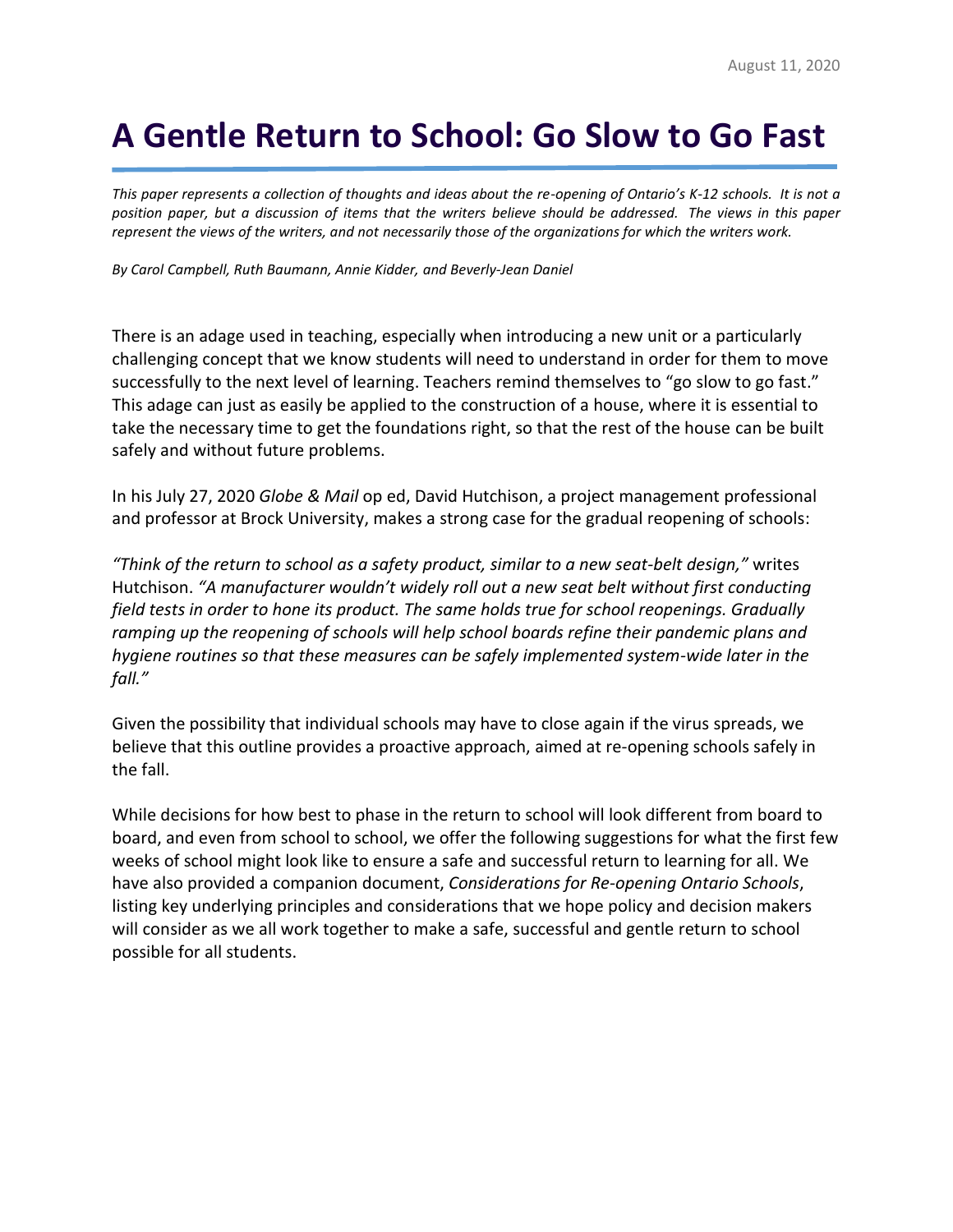### **1.A phased-in return**

While we all want to see children returning to attending school five days a week when it is safe and possible to do so, there is no compelling reason for having every student return on the very first day. Ontario schools have often done staggered re-entries in the past; for example, it has not been unusual to welcome kindergarten children into schools a few days before the rest of the students return in September. Internationally, several jurisdictions have managed to control the spread of COVID-19 by instituting a gradual return to schools for students. Often, this has been done by grade level, but it could also be done by cohort. Denmark, for example, was one of the first countries to re-open schools and is considered to have done so successfully – on April 15, the equivalent of K-5 students began a phased return with older students returning just over a month later. Some other countries, such as Germany, began with their most senior students to provide support for their final year of schooling and successful graduation.

As schools re-open, there will be many new behaviours and routines to be learned by students, staff and families, and it would be best to avoid hundreds of students and staff all experiencing this on day one.

There is a strong argument to be made for trying things out and seeing what is working. A phased-in return could take a number of forms, again dependent on local or regional realities:

- Elementary schools could open for just the youngest students in the first week and then gradually have older grades return.
- At secondary, a similar staggered re-entry would make sense. Students who graduated from Grade 8 last spring did not have an opportunity to visit their new high schools or to receive the orientation they normally would have in terms of course selections. Therefore, high schools could use the first week to welcome the new cohort of Grade 9 students, before gradually opening for Grades 10 to 12. Alternatively, schools could start with their most senior students to maximize time in school for students to meet graduation requirements.
- In a staggered or phased re-entry, not all instructional staff will be required to be in classrooms in the early stages. Staff not yet deployed to classes can be engaged in communication with students and parents to prepare for the next phase of students returning to schools, and assessing their learning needs.
- As mentioned above, depending on local and regional health considerations, the phased-in re-entry could be done more quickly (i.e., over a matter of days) or may need to be done more slowly over several weeks.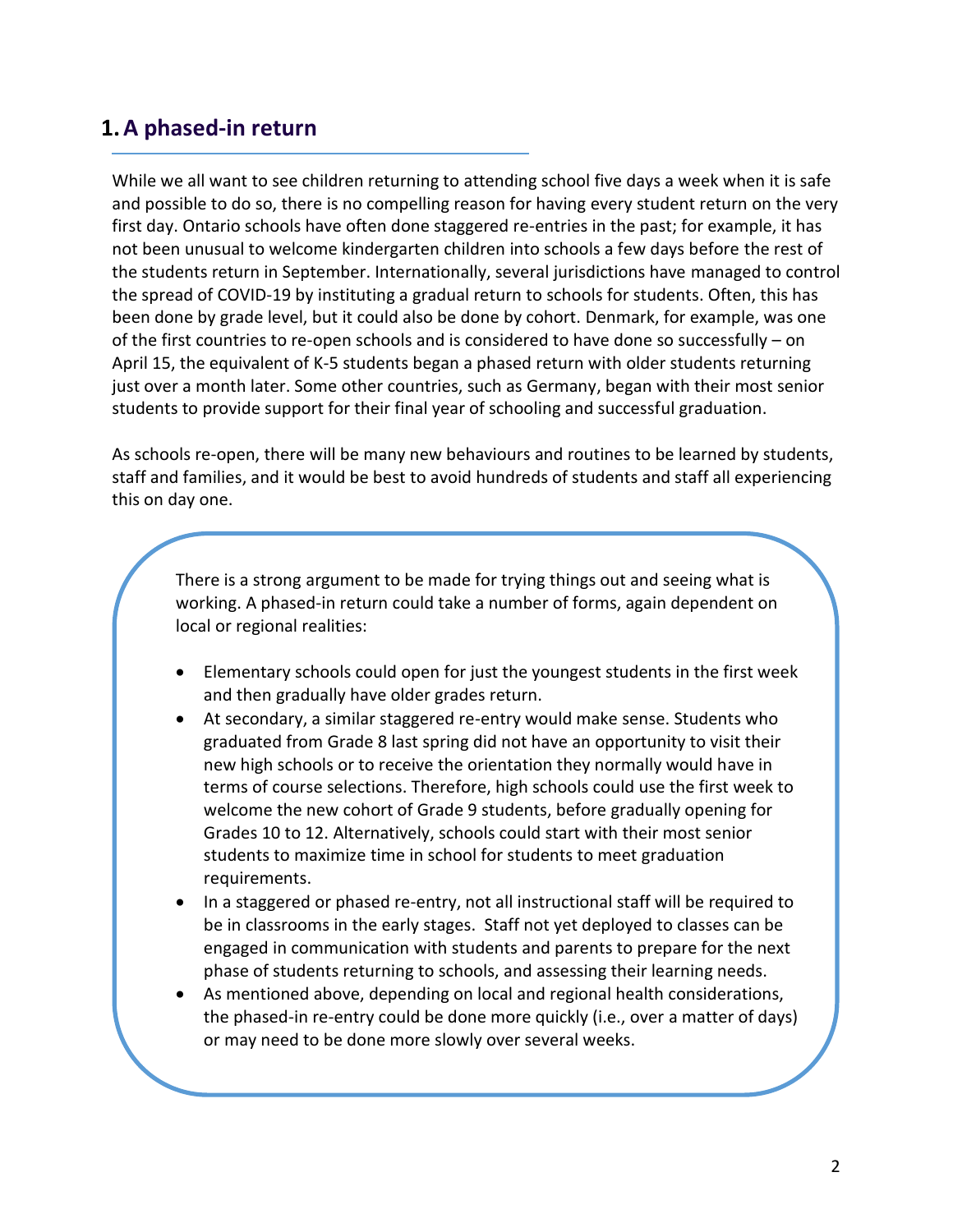As well as the phased return of students by age/grade, international experience suggests the use of staggered arrival/departure times into school. Our paper on *Considerations for Reopening Ontario Schools* lists some ideas for how this could be done:

- The school day could be shortened to have students attending in shifts (e.g. 8a.m. – 12:00; 1:00 p.m. – 5:00 p.m.). The specific schedule would depend on the time required for cleaning/disinfecting between shifts. Adequate provision of childcare for younger children would need to be addressed by school boards, municipalities, unions and provincial government in partnership.
- Secondary schools could offer four face-to-face classes per day of 55 or 60 minutes. This would preserve a semestered model and would also work with some full-year models. Secondary schools could then include independent study modules in all courses which would complete the required hours/credit allocation. Another possible modification is a concentrated quadmester system (2 credits over 10 weeks), although any student absence in such a system has a multiplied effect.

In mid-July, the Massachusetts Teachers' Association, American Federation of Teachers of Massachusetts and Boston Teachers' Union proposed a four-step, gradual return for students in their schools (MTA, AFT & BTU, 2020). Their plan includes dedicating an entire block of time at the front-end of all school re-openings to allow uninterrupted time for school personnel to prepare for the return of students, including setting up classrooms, learning about health and safety protocols and preparing for teaching and learning. A second phase would be devoted to one-on-one meetings, held in person or remotely, between school staff, students and their families to evaluate students' educational and wellbeing needs and to prepare everyone for the new health and safety protocols. We think this makes tremendous sense.

# **2.Clear communication at all levels and for all participants**

Students, parents and educators will all need to adapt to many new routines. Having a clear understanding of what those new routines are will be absolutely essential. Ensuring clear communication to every member of the school community will maximize the chances that the array of new health and safety routines will be adhered to correctly and minimize anxiety levels.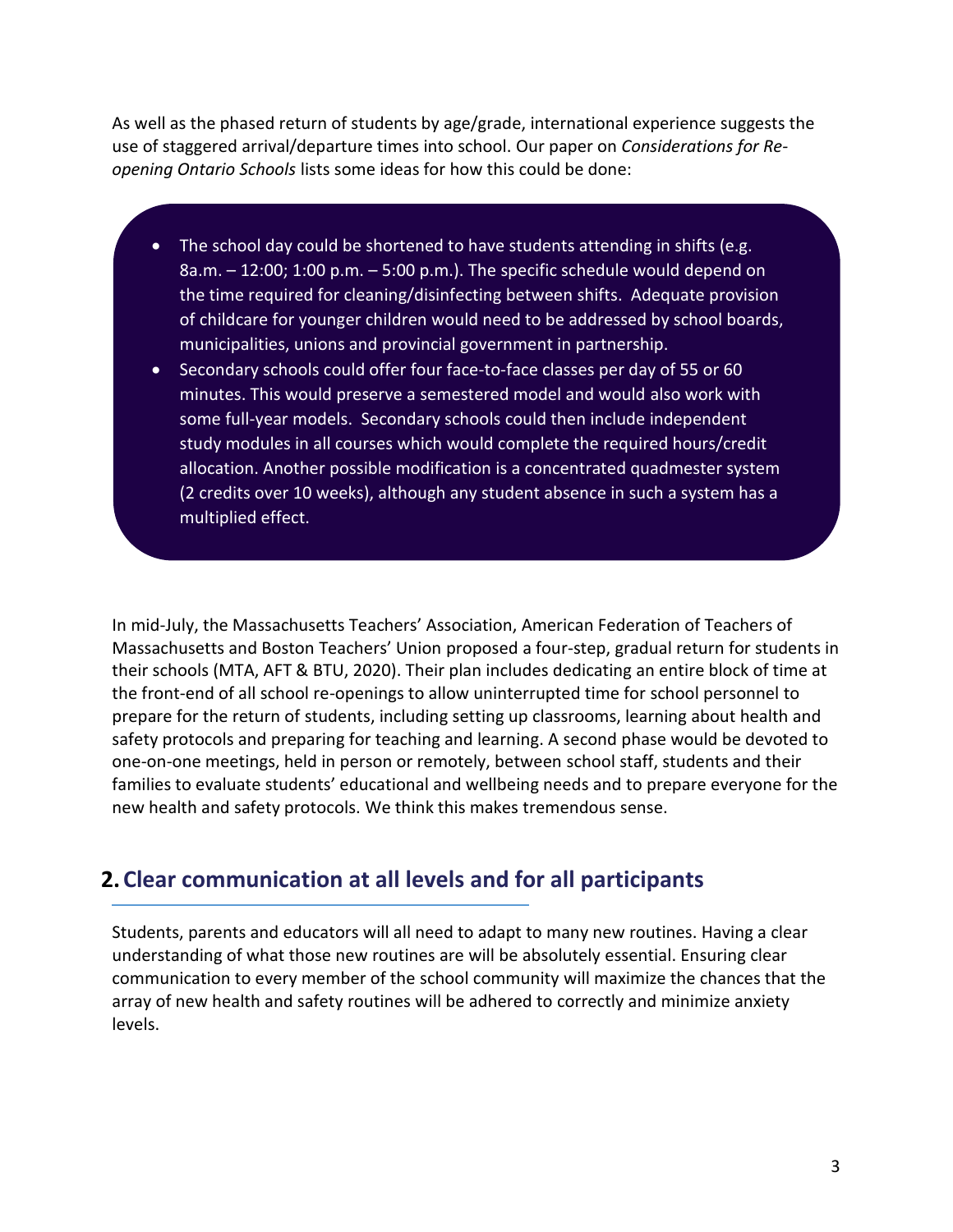#### **Questions to be addressed include:**

- Are masks provided by the schools or families? Is there a plan in place to address the needs of families who may not have the economic options to provide masks?
- What personal belongings can students bring into school and/or take home?
- How will hand washing and toilet visits be managed?
- How will students be arranged in their classrooms? How many students will be in the same cohort?
- How will recess and lunch be managed?
- What about busing?
- What happens if a student, staff member or their families becomes infected?
- What are the supports in place for students and staff who may have pre-existing or underlying conditions, that can potentially place them at heightened risk?
- What will be the everyday expectations and protocols, and what will be the emergency provisions?

Some of these questions can be answered at the local level through print and online communication, while others will require actual conversations. Decisions taken by the school or board for managing the new realities of school attendance must be clearly communicated to all stakeholders.

# **3.Prioritize mental health**

One of the strongest arguments for why we want to see students returning to in-person schooling this fall has been the negative toll that isolation and reliance on digital technology has taken on their mental health and psychosocial development. Almost three-quarters (74%) of teachers responding to surveys in Canada had concerns about the mental health and well-being of their students in relation to the pandemic (CTF, 2020). Children and young people have also reported that the experience of the pandemic has had a negative effect on their mental health (AMHO & CHMO, 2020; Statistics Canada, 2020). World events over the summer months, including the murder of George Floyd, which have brought issues of systemic racism to the forefront here in Canada, will also have had a negative impact on the mental health of many students and staff. The first weeks of school should be dedicated to activities that enable students to talk about and work through their feelings of what they have experienced. For example, the school re-opening strategy in the Philippines dedicated week one entirely to addressing psychosocial and mental health needs. While arguments about mental health are important for returning to school and face-to-face instruction, the reality of being back in classrooms and schools is also causing anxiety for students, staff and families.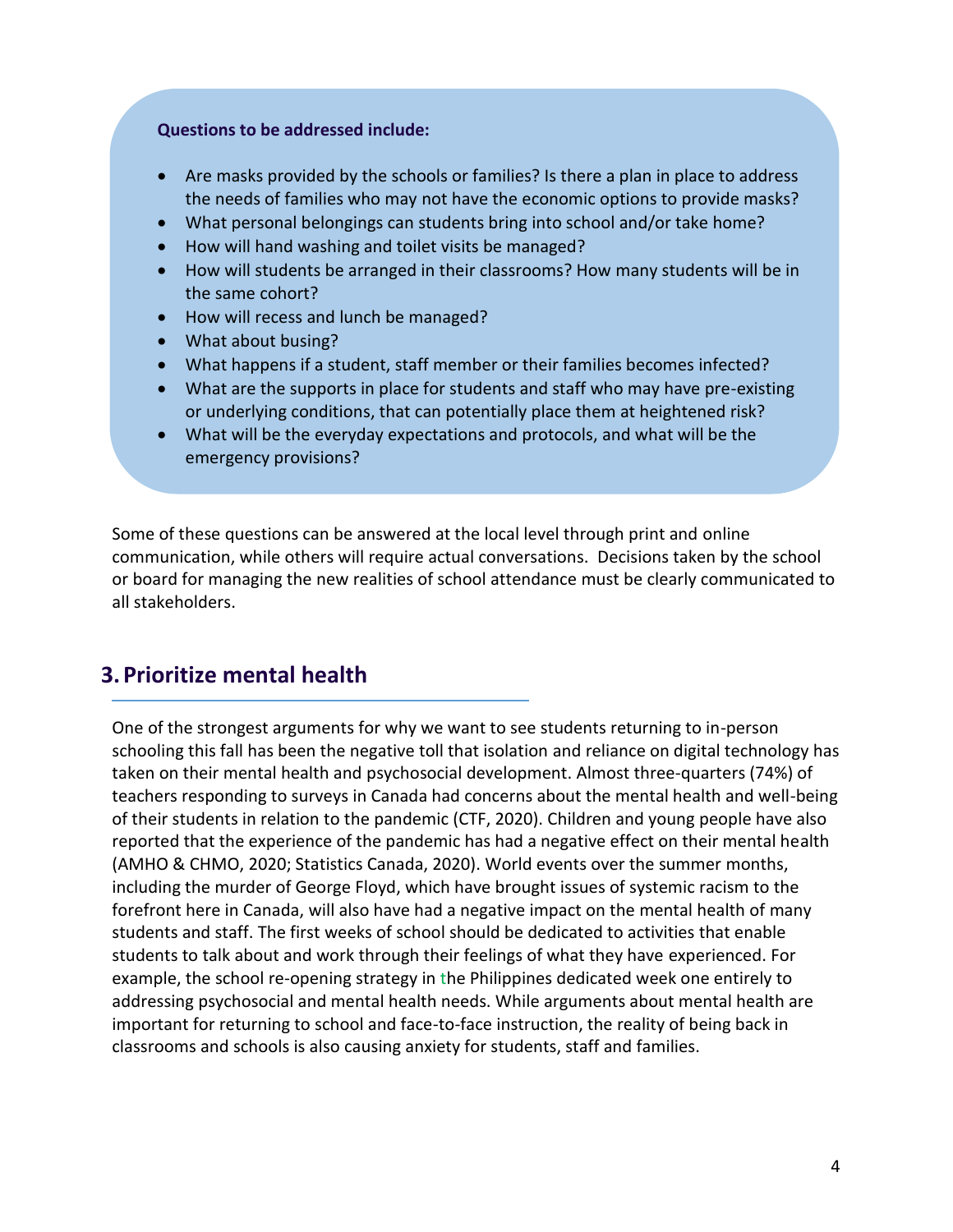**Here are some ideas for prioritizing student and educator mental health:**

- Fully attend to all health requirements to make re-entry into school as safe as possible, including effective testing and tracing in the community to minimize the spread of COVID-19.
- There should be no rush into curriculum expectations, and no pressure exerted on teachers or students to meet them immediately.
- The return to school should be a joyful experience for students, with ample opportunities provided for them to feel comfortable and at ease, so as to mitigate against the prevailing and ongoing anxieties around the spread of COVID-19.
- There should be more art, not less, and more opportunities for creative activities and play.
- There should be ample time allocated to returning to learning routines without the pressure of tests or exams in the first month at least.
- Resources from School Mental Health Ontario should be made available to teachers, parents and students, including the recently developed toolkit focused on the first 10 days, and others found on the SMHO website at<https://smho-smso.ca/covid-19/> .
- Educators should be given time and opportunities to decompress and talk about any challenges associated with the return to school.
- Fall reporting requirements for elementary schools should be removed by the Ministry of Education or at the very least simplified and should focus solely on how students are adapting to school. For secondary schools, assessment and reporting will need to be adapted to the models of delivery, and should focus on assessment of learning needs and successes, rather than on traditional marks.

# **4. Focus on diagnostic and formative assessments, curriculum modifications and differentiated instruction**

COVID-19 is not only a global health pandemic; according to UNESCO (2020) it has also resulted in *A Global Crisis for Teaching and Learning*. The learning of students across Ontario will have been differentially impacted by the closing of schools last March, depending on their access to communications technologies, safe, quiet places to study, and parental support while learning at home. Reviews of previous times when schools were closed – mainly for summer break – suggest there will be increased socio-economic inequities in students' learning outcomes during remote learning (EEF, 2020). Previous research in Ontario has also found that differences between primary division students from the highest and lowest income households' literacy and numeracy learning increases substantially over the summer (Davis & Aruni, 2013). While remote learning included continuing instruction and supports, this was not equivalent to a regular full school day.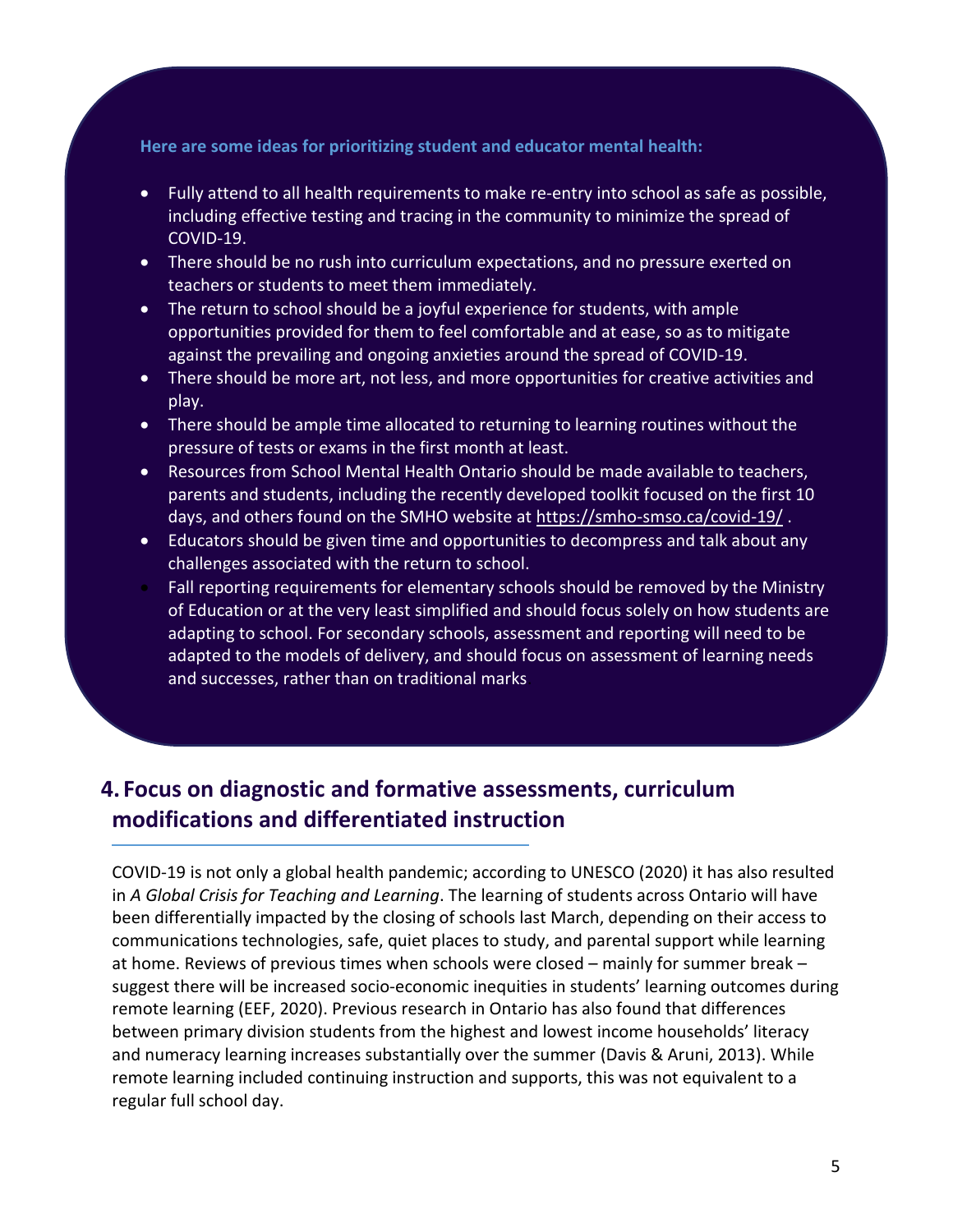It will be essential for classroom teachers, SERT (Special Education Resource Teacher) staff, school psychologists and social workers to dedicate the first weeks of school to conducting diagnostic assessments of students. This will enable educators to assess any gaps in learning as well as mental health needs. It is also unrealistic to expect all existing curriculum expectations and content to be covered in this exceptional school year. An early review of 98 countries experiences of responding to COVID found that the prioritization of curriculum learning goals had not initially happened but was required going forward (OECD, 2020).

#### **Considerations include:**

- Using a range of diagnostic and formative assessment resources and strategies, differentiated instruction and additional supports based on students' individual learning needs.
- Not requiring all curriculum expectations to be met, especially in the first few weeks; it is more appropriate to ensure a prioritization of curriculum to be taught to support students' gradual re-entry to schooling and continued learning.
- Providing timely feedback to students and to parents and guardians to support learning and to inform next steps, regardless of whether a student is physically in school or at home.

### **5.Address inequities for students' learning and well-being**

COVID-19 has been inequitable in its consequences. Recent data from Toronto public health (2020) indicated that of people with reported COVID-19 infections, 83% were racialized people and 51% were living in low income households. In education, globally and locally, COVID-19 has deepened and exacerbated existing inequities in students' learning opportunities and outcomes. The United Nations' Secretary General, Antonio Guterres has said that students are facing a "generational catastrophe" due to the profound and inequitable consequences of the pandemic (Bogart, 2020). In response to a survey asking how teachers in Canada thought their students were handling online learning, the majority of respondents reported concerns about negative experiences for students in poverty, with special educational needs, in single parent households, English as a Second Language learners, First Nations, Métis and Inuit students, visible minority students, and/or students who identified as LGBTQ2S+ (CTF, 2020).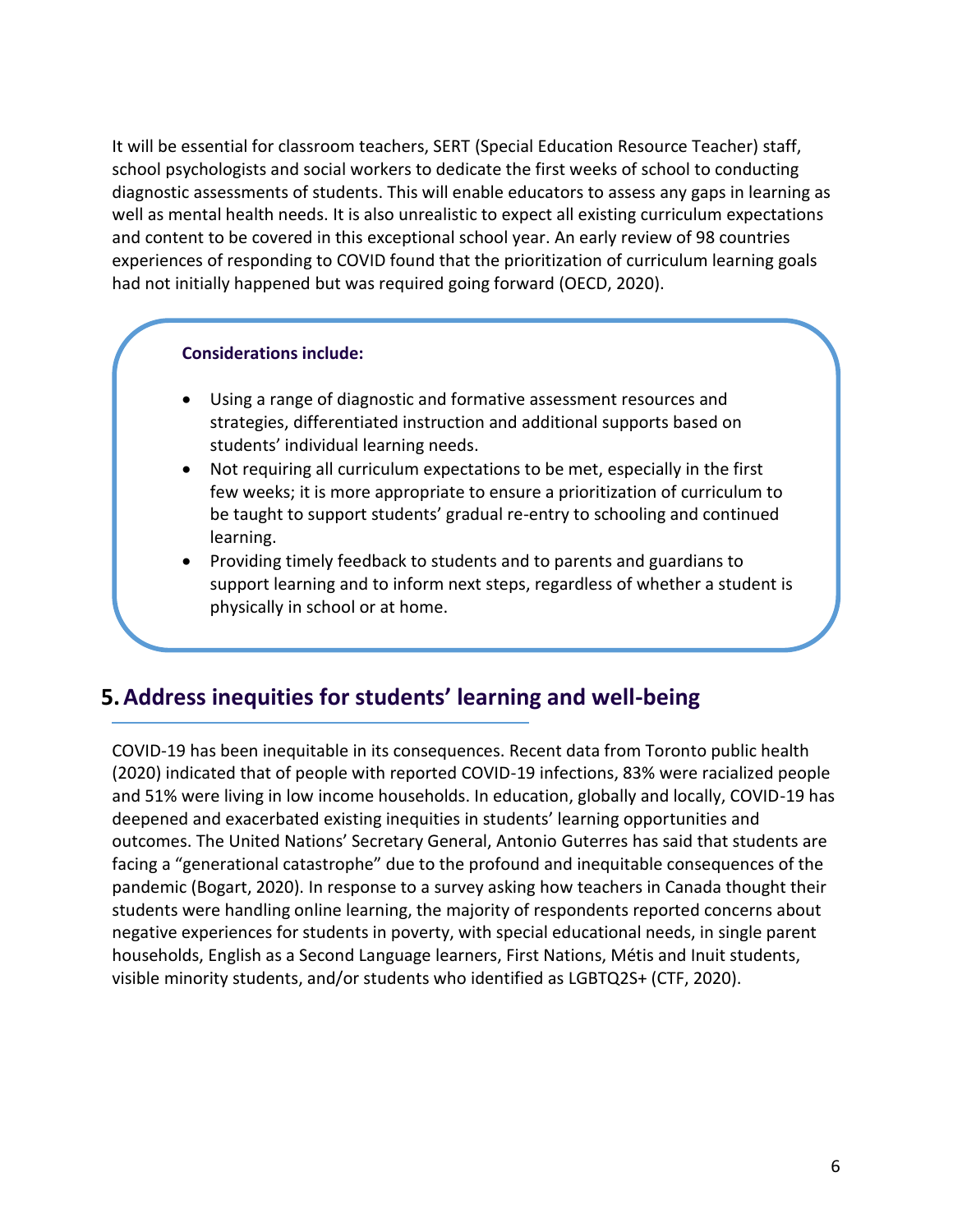#### **To address inequities, school staff will need to:**

- Carefully consider the experiences of students returning to school and/or continuing remote learning.
- Update any identified learning needs for specific students and provide required supports.
- Ensure a range of additional, targeted supports for students' learning and for their well-being, including access to adequate learning resources and to safe spaces inside and outside of school.
- Pay particular attention to how to identify and support inequities and issues for students in fully remote learning.

### **6. Support physical health through recess and outdoor experiences**

While physical health and safety specific to COVID-19 is the top priority, students' overall physical health has been affected by the period of remote learning. A majority of 9 to 15 year olds surveyed in Toronto reported sleeping more, being less physically active, and not spending enough time outside (Maximum City, 2020). In Denmark, part of their success has included outdoor learning and use of community facilities, including times when community parks are reserved for children to use.

**Strategies to support students getting outside to play and to learn could include:**

- Daily opportunities for students to be outside (weather permitting).
- Use of community facilities and opportunities for school-age students.

### **7.Protect the adults**

In education, the well-being of students is top-of mind; the well-being of the adults in the school environment sometimes less so. While always important, the physical and mental wellbeing of educators and support personnel will be critical to the smooth and successful operation of schools in the coming months. If teachers and other staff feel unsafe themselves, not only will they be concerned about returning to face-to-face classrooms, they will also find it difficult to reassure students and families.

The most recent annual report of the Ontario Teachers' Pension Plan (OTPP) cites the average age of practicing teachers as 43. We estimate that a solid 30% of all teachers in our publicly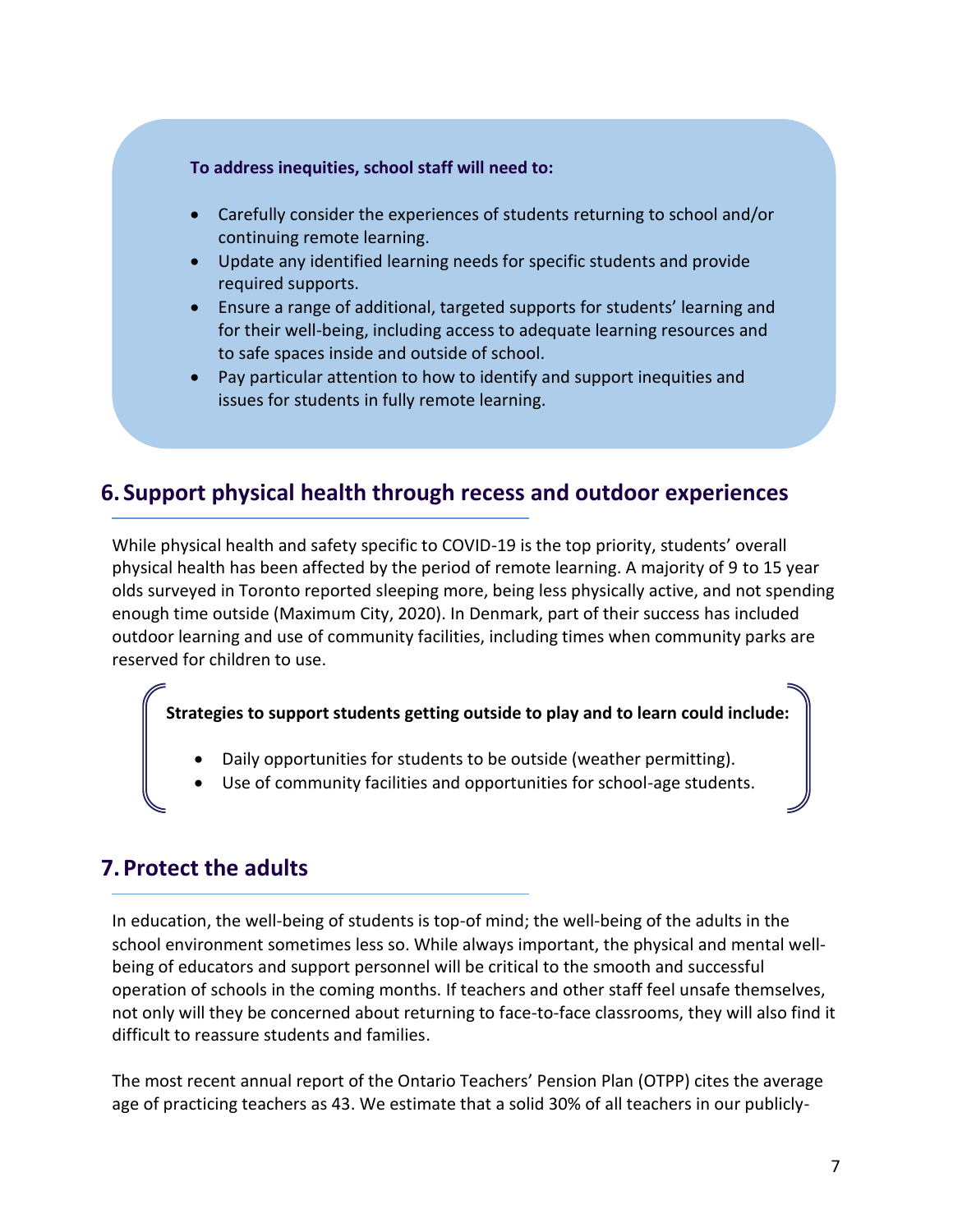funded schools are 50 and older, and we know that older adults are more at risk for COVID-19 infection and for more serious consequences of the illness. School boards will need to carefully consider what precautions they will need to put in place to ensure that teachers and other adults in the system are not unnecessarily exposed to infection. Plans should also be put in place to support staff with pre-existing conditions. These are conversations that must be conducted with the unions and associations representing educators, custodians, bus drivers and office staff.

As well as physical health considerations, mental health needs are also a priority. In a survey of educators in Alberta, almost half of respondents (49%) were concerned about teachers' mental health (ATA, 2020). Educators at all levels of the system (school and district) and support staff have been put under tremendous pressure to manage extraordinary transitions to remote learning and now to deal with various plans for back to school in 2020-21. Evidence indicates that combining the need to teach both in person and remotely has added considerable strain to teachers' workload (EI, 2020). Expecting educators to simultaneously support online, blended and in person learning cannot be sustained for another school year. If educators' own wellbeing is not attended to, it will affect their professional lives and their work to support students and families. For example, in Argentina new formal agreements, including a right to disconnect outside of work hours, were established between the government and the profession.

#### **Here are some strategies to support educators' safe return to school:**

- Allocate additional staff to support the range of requirements to be addressed in the 2020-21 school year and to address workload challenges.
- Re-deploy staff who cannot safely return to classroom teaching to support those students who similarly cannot be in classrooms due to COVID-19 or other considerations.
- Provide clear guidance about staff health and safety, including staff in risk categories for COVID-19, and clearly articulate absence and attendance policies for staff affected by COVID.
- Develop clear protocols for physical and mental health of staff, including workload and working conditions.
- Limit and place appropriate expectations on online activities and staff availability, including the right to disconnect outside the workday.
- Provide adequate professional learning to support staff with new COVID-related requirements and professional responsibilities for the upcoming school year.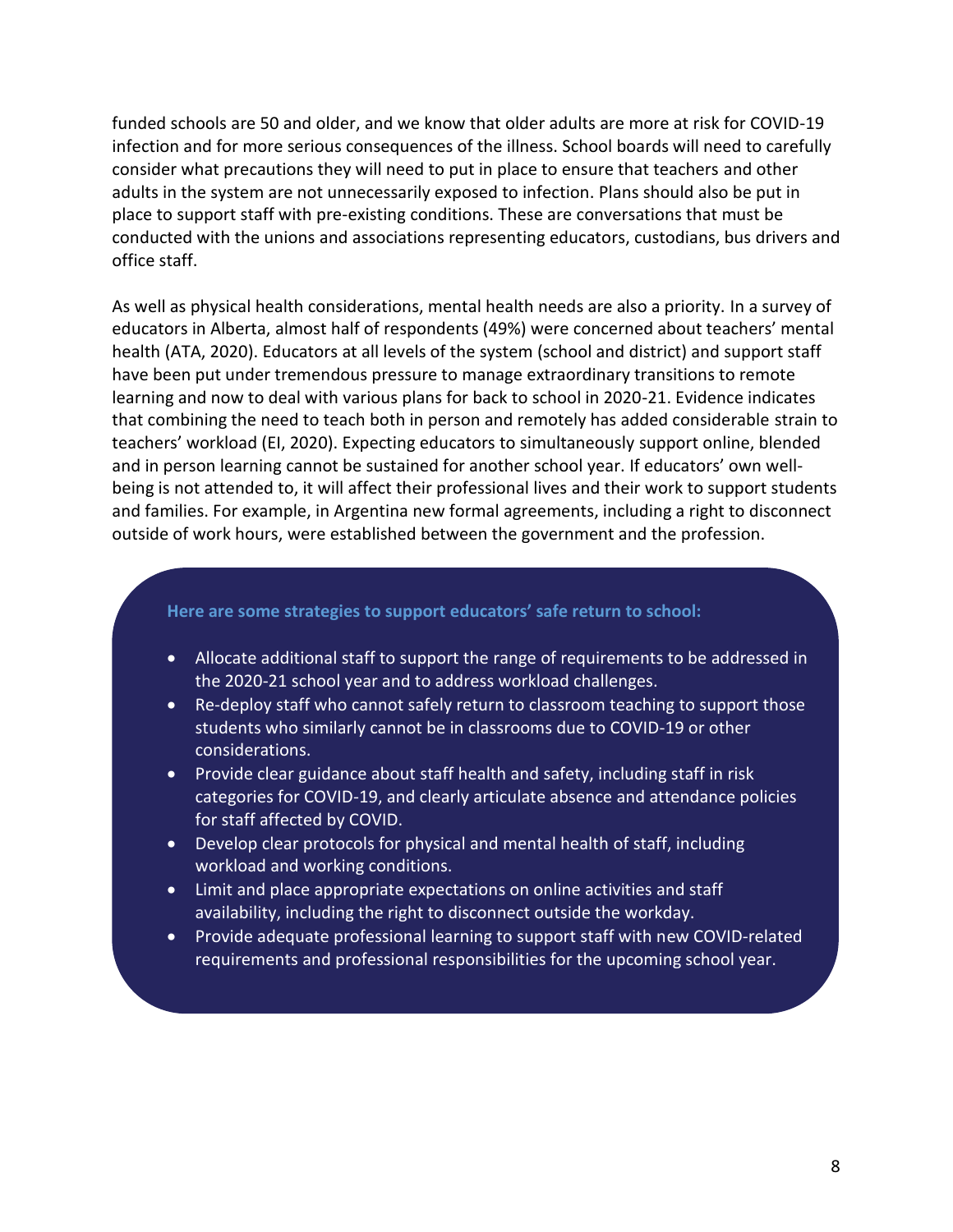### **8. Listen to the educators and support staff**

International guidelines and evidence are clear that successful approaches to planning educational responses to the pandemic involve collaborative joint working between government departments responsible for education, relevant health organizations, and the education professional organizations. Part of Denmark's successful re-opening of schools was that the Ministry of Education, health authorities and education unions worked together to ensure a smooth transition.

As the health decisions about student and staff safety are made, it is vital to include and trust the education profession to lead on how to support students' learning and development. Local education professionals know their schools and communities best. Teachers and education support workers are in the best position to gauge what will or will not work for their students. They are also well positioned to understand that every student is different, and so what works for one will not work for all. We have been impressed over the past few weeks by the number of excellent and innovative, out-of-the-box ideas for a safe return to school that have been proposed by education staff. Education systems need to enable educators and support staff to share their ideas and thoughts. They should be both free and supported to do so. As the ARC Education Project succinctly put it at the start of the pandemic: "*Teachers need to be allowed to be the heroes of learning like our health workers are being the heroes of combatting infectious disease"* (ARC, 2020: 6).

### **9.Give due attention to childcare availability**

School attendance and the availability of childcare are interconnected, and both require careful attention. Health and safety provisions during COVID-19 will likely make it impossible for schools in many parts of the province to operate a full-day schedule, five days a week. Moreover, as we articulate in our paper on *Considerations for Re-opening Ontario Schools*, "Where childcare is not readily available or affordable, older siblings are sometimes made responsible for childcare if a school-age child becomes ill, or for getting younger children to and from school, affecting the attendance of the caregiving sibling." Young students will need childcare when not attending school, and this will increase substantially the need for safe and appropriate childcare solutions.

Proper attention needs to be paid to the intersection of school attendance and childcare and appropriate resources need to be provided to boost affordability and availability of childcare and afterschool care services.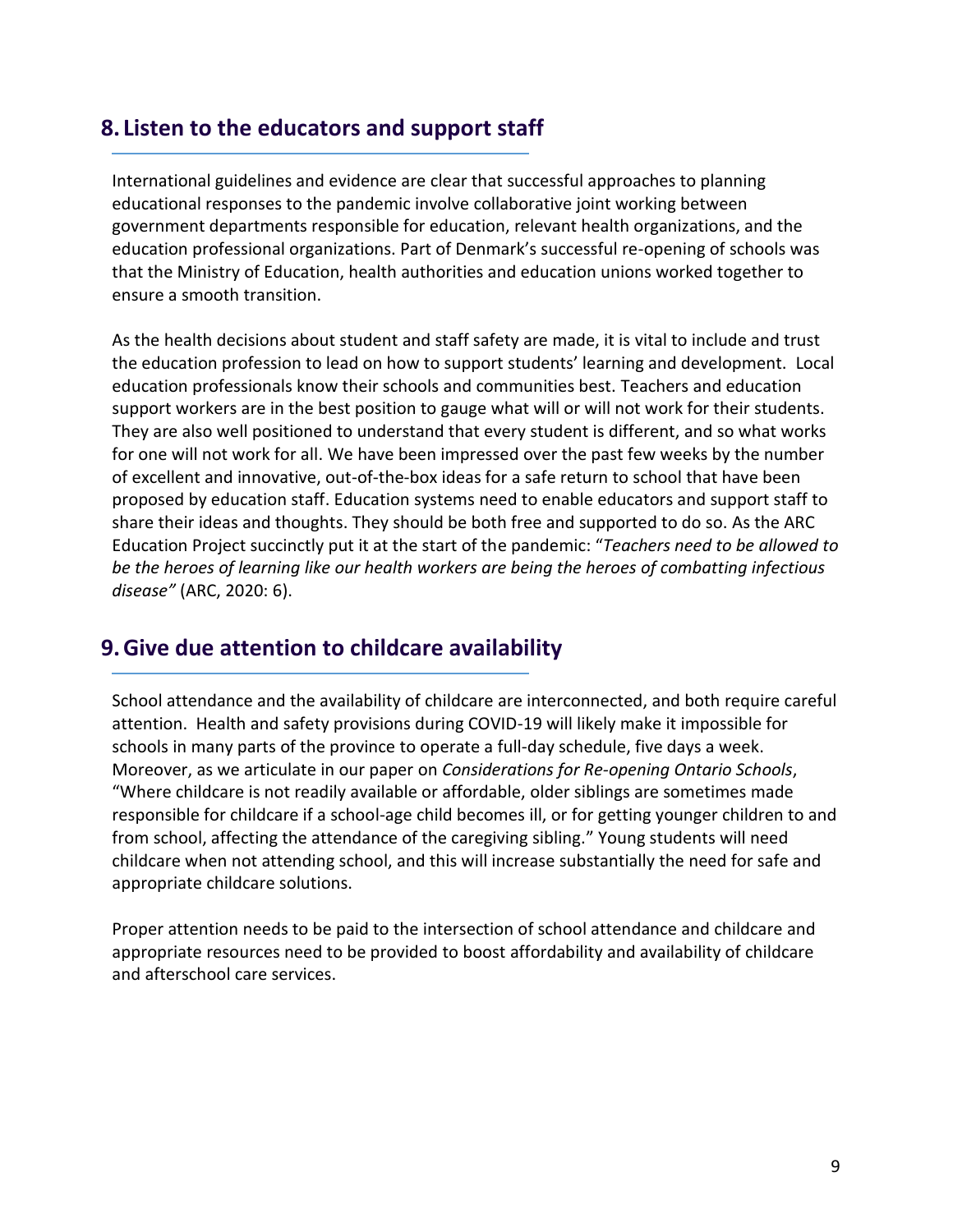# **10. Ensure continued learning and support for students and staff not in school**

There will be individuals of all ages who cannot return to school for health reasons and risks associated with COVID-19. Boards and schools will need to implement contingency plans to ensure that parents, students and staff members are provided with options that can support them.

Evidence internationally and in Canada indicates the digital divide has had significant and inequitable implications for the accessibility of, and experiences with, online learning approaches for students and staff (CTF, 2020; EI, 2020; Maximum City, 2020). Of concern, Education International's *Forward To School* evidence concludes:

> All of the data gathered and analysed so far make it abundantly clear that responses that only or mainly rely on technology to provide teaching and learning in times of crisis are inadequate to provide learning continuity for the most marginalized and vulnerable children. (2020: 47).

During the period of emergency remote response learning in Canada, survey evidence indicates substantial worsening of students' overall readiness to learn, their ability to focus on educational tasks and frequency of checking in online (CTF, 2020). Parents also struggled during this time.

#### **A return to school including remote learning needs to include attention to:**

- Universal access to affordable, high quality internet connectivity and personal devices for each student and teacher.
- A range of approaches to remote learning, such as radio, TV, phone, books, hard copy resource backs, and independent study projects.
- Teaching students to learn independent study skills and selfregulation.
- Providing educators who cannot return to school buildings the options of delivering remote learning supports instead.
- Availability of safe, quiet supervised places for students to study if they do not have these conditions at home.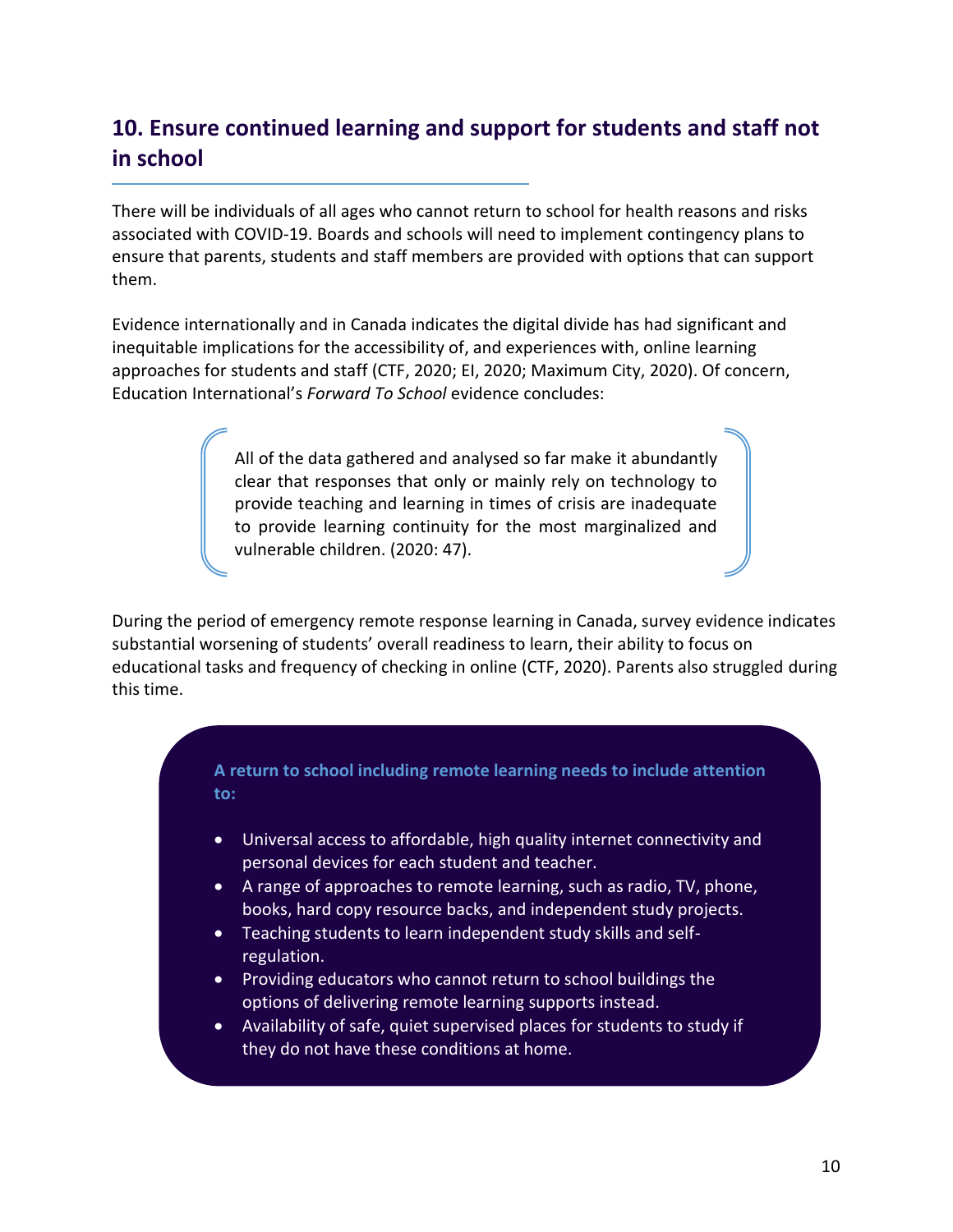# **Concluding Remarks**

As we consider the range of options and decisions surrounding the safe re-opening of Ontario's schools, we would do well to remind ourselves that nothing is a panacea. The work to be undertaken over the coming weeks and months is about simultaneously trying to plan carefully to meet the needs of students and adults in schools and to provide the best teaching and learning possible, while at the same time knowing that nothing is certain. We still have much to learn about the virus and how it spreads. There will be bumps in the road.

It is understandable that there is an urgent quest for some forms of normalcy, including the reopening of schools. However, these are not normal times and we cannot simply return to the old status quo. We urge that as well as a safe return to school, we need a gentle return to the upcoming school year. We need to "go slow to go fast".

It is in recognition of this context that we have proposed some ideas that we believe are forward looking, constructive and feasible. We have offered ten guiding principles above. We propose a phased in return can support students, staff and families to transition into this unusual school year and to set the back to school process up for success. We believe it will also be essential to prioritize students' mental health, to address inequities for students' learning and well-being, to focus on use of diagnostic assessments and formative assessments, curriculum modifications and differentiated instruction, and to support students' physical health through opportunities to play and learn outside. As well as the priority focus on students, we consider it to be vital to also protect the adults involved in our education system and to listen to and trust their professional expertise and judgement in navigating these new realities. Clear communication at all levels of the education system for all participants is necessary – students, families, staff, and the wider public are anxious about the risks of reopening schools and need clear, comprehensive and understandable information on what is happening and with what implications. Finally, there also needs to be support for children and young people not in school, both through ensuring affordable childcare availability and also supporting the continued learning of students who are not in person in school buildings.

COVID-19 is a novel virus with significant implications and previously uncharted challenges for society. If we "go slow to go fast" to successfully re-open schools, we have the possibility to also go forward together to support all students. We welcome further suggestions and solutions in this essential task.